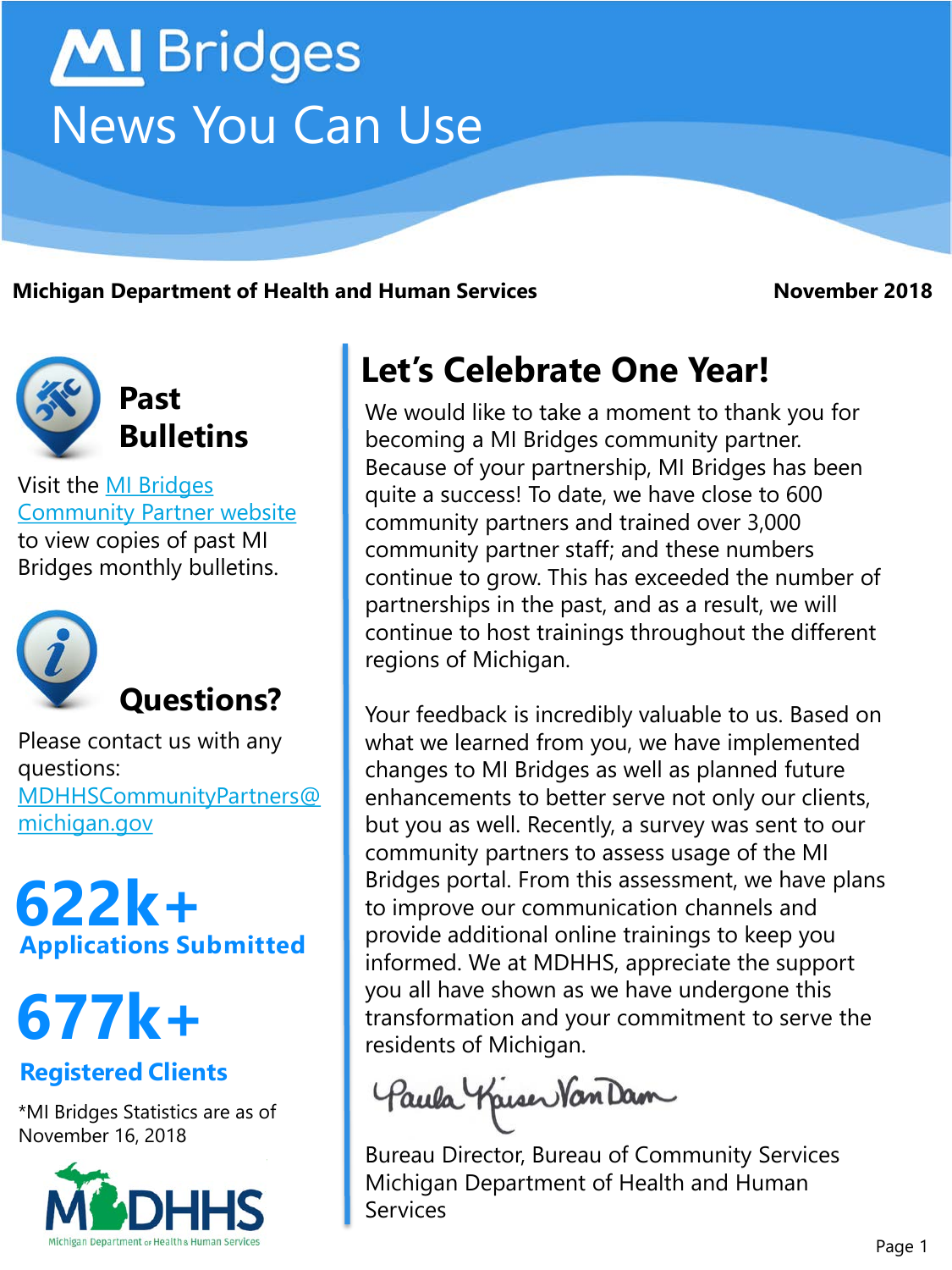### **A Year In Review: MI Bridges Then and Now**



We live our lives today with many moving pieces -- within our homes, our organizations, and our communities. And so, it's important to always keep in mind the ultimate goal - the wellbeing of our children and family, the connection to our community, and the opportunity everyone should have for employment and economic independence. With that in mind MDHHS wanted to move to an integrated service delivery that encompasses all the facets of a person's life together in its approach to human service. To do that MDHHS started by collaborating with numerous community partner agencies and

programs across the state to work together as one team, so that Michigan citizens can access a more complete array of services. One year after the pilot, the national award winning MI Bridges has shown significant adoption across the state with more applications and documents submitted, text message notifications sent, and benefits checked. Thank you to all the community partners and programs that have joined us on this journey to provide the gold standard for heath and human services.

## **The Results Are In: MI Bridges Community Partner Survey**